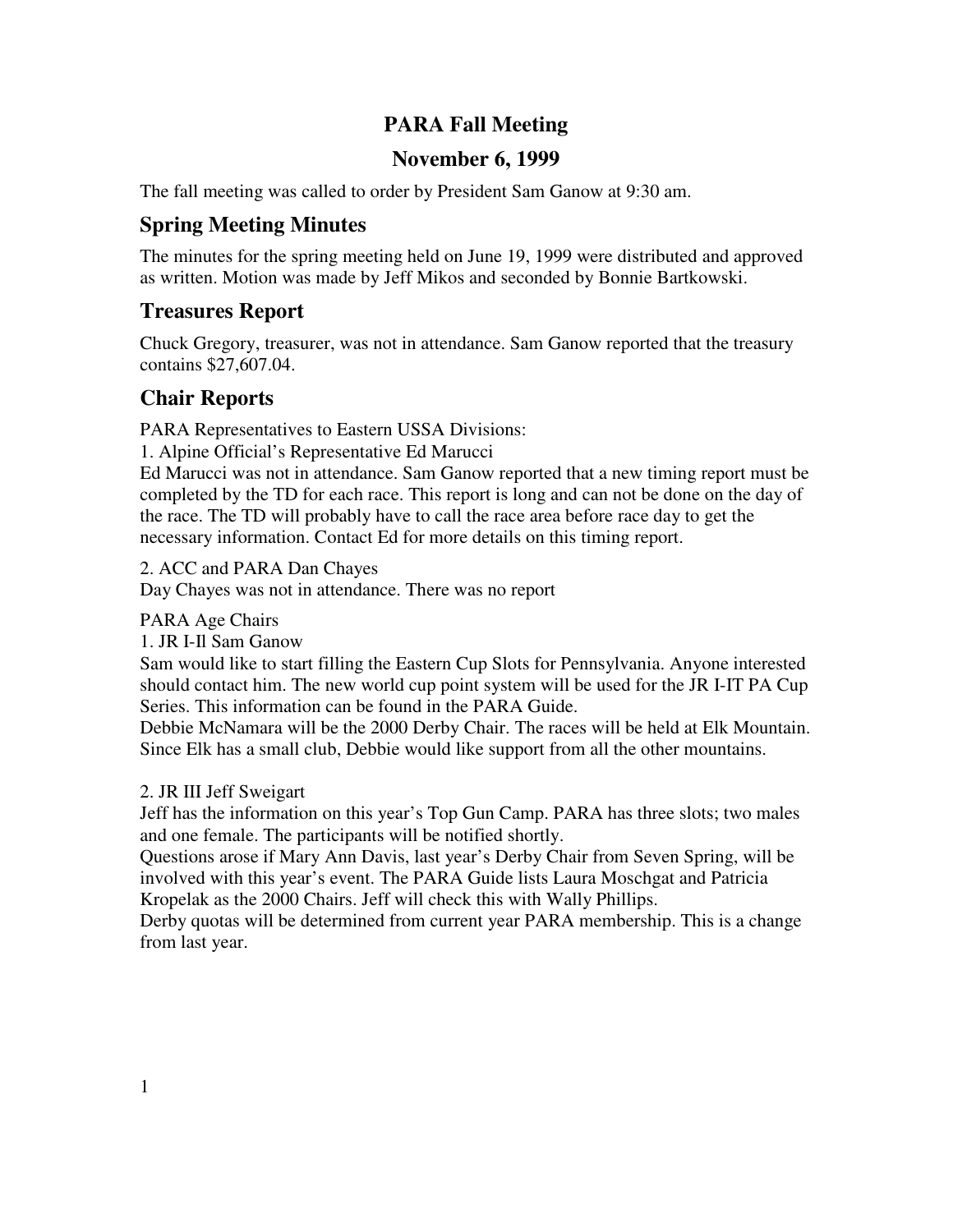3. JR IV-V Chair Tom Newhard

Tom was not in attendance. There was no report. Gene Pavitt the Derby chair had nothing to report.

4. Membership Chair Neil Randall Neil stated that this will be his last year as membership chair. Frank Fox would be interested in taking his place. Neil has mailing labels for PARA members. If you need any give him a call.

5. Race Director Jeff Mikos There was nothing to report.

6. Masters Chair Steve Antal

Steve was not in attendance. Sam reported that many clubs are not having masters race because a separate race agreement and an additional \$50.00 is required.

7. Quota Chair Winnie Backlund

This year's quotes will be determined using current year PARA membership. This is a change from last year.

Neil Randall reminded everyone that PARA membership applications are due January 15, 2000.

# **PARA Guide 2000**

Lynda Mikos prepared the PARA Guide. It was distributed to all present and will be mailed to all PARA members. It was the general consensus of the group that the guide was excellent.

Lynda has volunteered to do it again next years. She would like to include coaches in the coaching directory and get more personal sponsors. For this years guide all PARA members were contacted about ads. The response was not great. Lynda will be looking for more ads next year so talk it up. It was noted that personal ads are not intended for business advertisement. There is a cost difference between business and personal ads with business bringing in more revenue.

If you find anything in the guide that need changing please e-mail Lynda.

# **ACTION ITEMS**

1. Ski Roundtop would like to have the JR IV-V Derby in 2001 and 2002. Debbie MacNamara stated that Elk Mountain would also like to have the JR IV-V Derby. Sam Ganow felt that if Elk does not want the JR I-Il Derby they are entitled to a break. A motion was made to allow Ski Roundtop to host the JR IV-V Derby in 2001 and 2002 Motion was made by Gene Pavitt and seconded by Mr. Blaney. **MOTION PASSED**

# **OLD BUSINESS**

1. 501 C3 Corporation